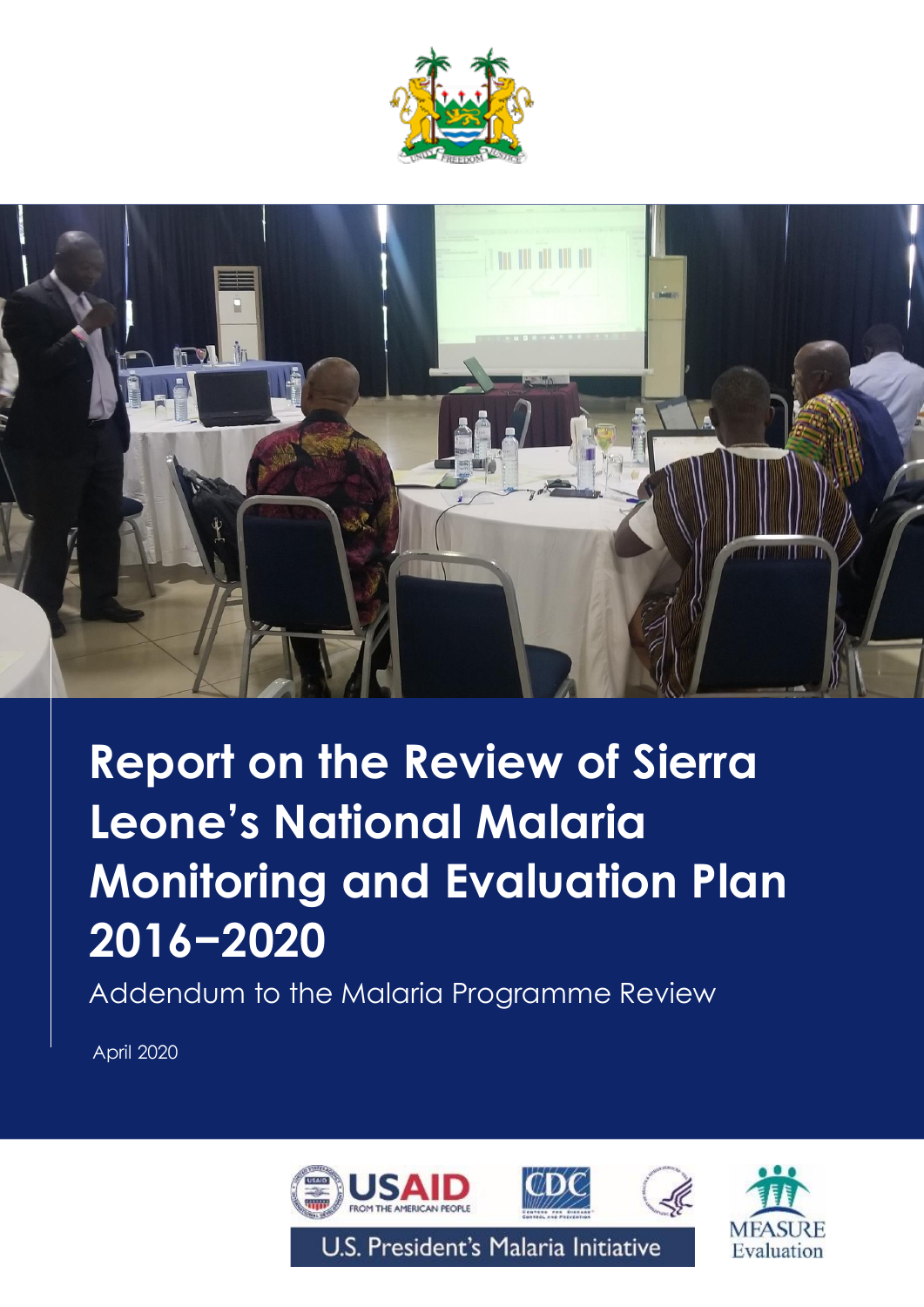# **Report on the Review of Sierra Leone's National Malaria Monitoring and Evaluation Plan 2016–2020**

Addendum to the Malaria Programme Review

April 2020

**MEASURE** Evaluation

Chapel Hill, NC 27516 USA University of North Carolina at Chapel Hill 123 West Franklin Street, Suite 330 Phone: +1 919-445-9350 [measure@unc.edu](mailto:measure@unc.edu) [www.measureevaluation.org](http://www.measureevaluation.org/)

This publication has been supported by the President's Malaria Initiative (PMI) through the United States Agency for International Development (USAID) under the terms of MEASURE Evaluation cooperative agreement AIDOAA-L-14- 00004. MEASURE Evaluation is implemented by the Carolina Population Center at the University of North Carolina at Chapel Hill, in partnership with ICF International; John Snow, Inc.; Management Sciences for Health; Palladium; and Tulane University. Views expressed are not necessarily those of PMI, USAID, or the United States government. TR-20-419

ISBN: 978-1-64232-256-9





U.S. President's Malaria Initiative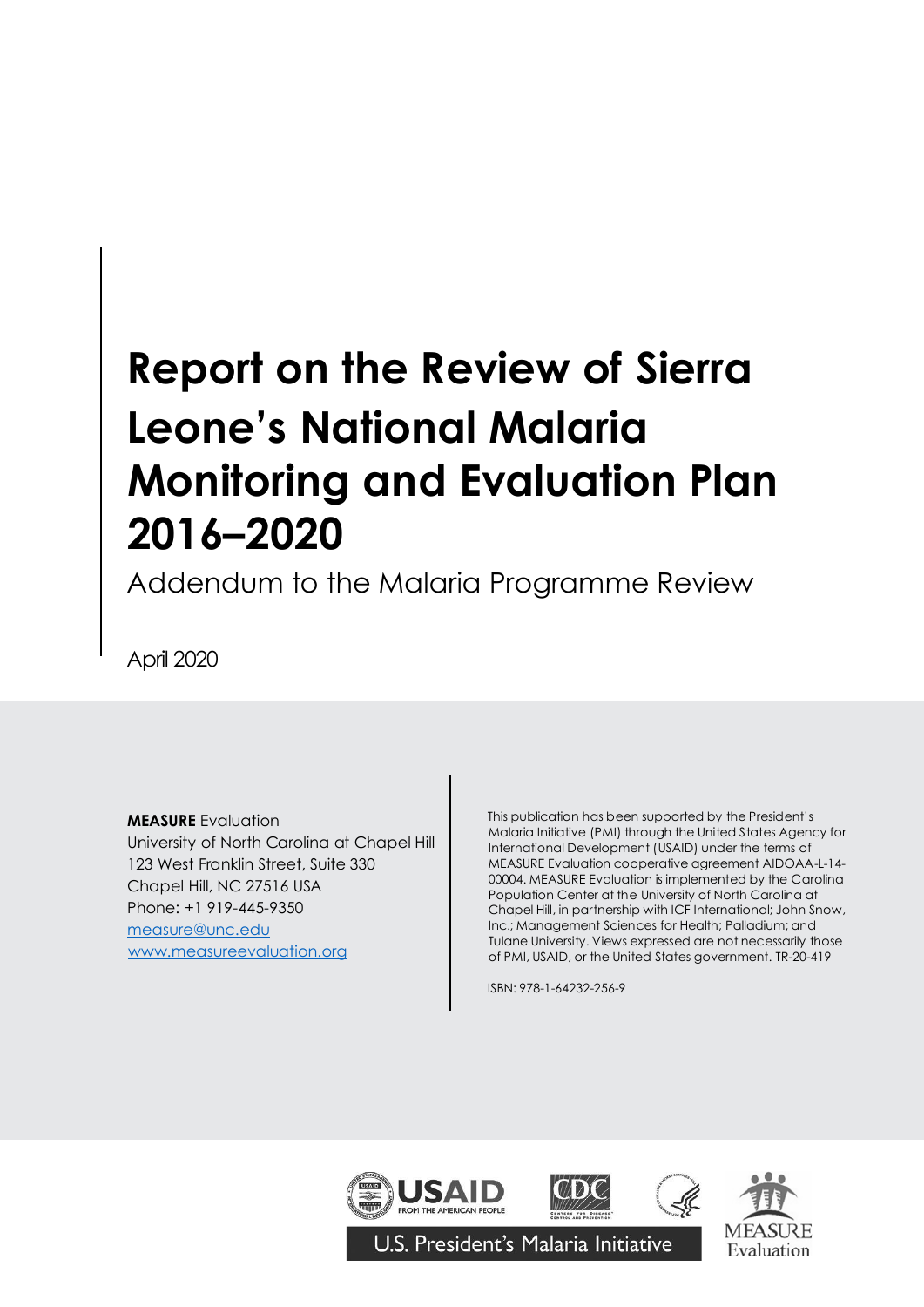## <span id="page-2-0"></span>**ACKNOWLEDGMENTS**

MEASURE Evaluation wishes to thank those who contributed to the review process of the Sierra Leone monitoring and evaluation (M&E) plan and the development of the report. First, we would like to acknowledge the United States Agency for International Development (USAID) and the U.S. President's Malaria Initiative (PMI) for their support for this activity. We are especially appreciative of the invaluable support of the district M&E officers and district malaria focal persons and also the M&E officers at the National Malaria Control Programme (NMCP) and the Directorate of Policy, Planning and Information and other partners for a successful exercise. Special thanks go to the NMCP leadership—Dr. Samuel Smith and Dr. Alhaji Turay—and other NMCP focal persons—Anitta, Musa, Thomas, Yamba, Seppeh, Brenda, Nelson, Ngadi, Wani, Philip, and Johnson, to mention a few. We acknowledge the technical support and guidance provided by MEASURE Evaluation—Dr. Stanley Muoghalu, Dr. Agneta Mbithi, and Dr. Abdinasir Amin—who contributed to the planning, execution, and writing of this report. We appreciate the support of the PMI resident advisors—Dr. Ramlat Jose and Dr. David Schnabel—toward the PMI implementing partners.

Finally, we would like to thank our colleagues at ICF, Cindy Young-Turner and Mylene San Gabriel, for editing, graphics, and formatting support. We thank MEASURE Evaluation's knowledge management team at the University of North Carolina at Chapel Hill for editorial, design, and production support.

Cover: Review of the National Malaria Monitoring and Evaluation Plan. Photo by Nelson Fofana.

Suggested citation: MEASURE Evaluation. (2020). Report on the Review of Sierra Leone's National Malaria Monitoring and Evaluation Plan 2016–2020: Addendum to the Malaria Programme Review. Chapel Hill, NC, USA: MEASURE Evaluation, University of North Carolina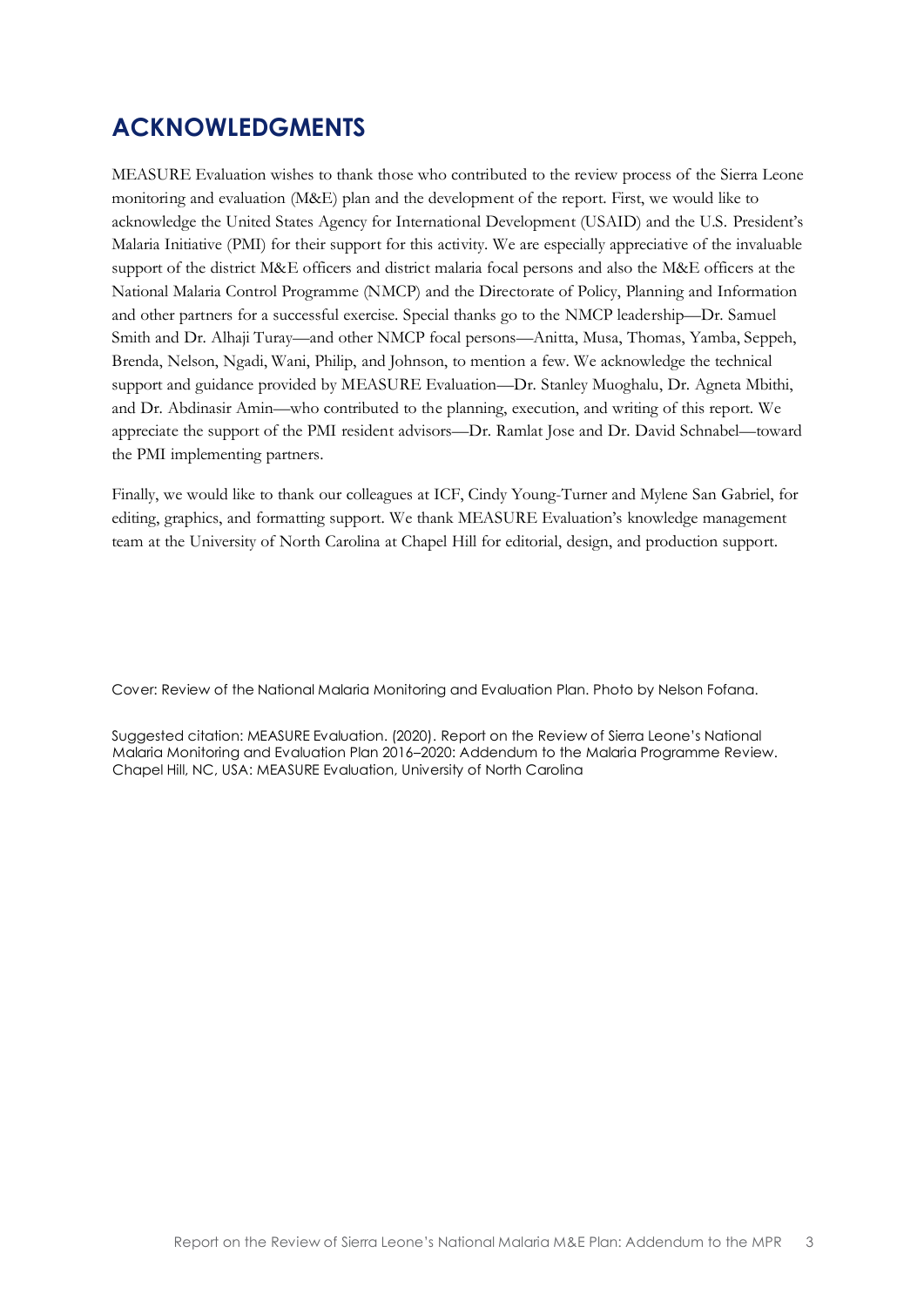# **CONTENTS**

| Description of the Program, Including Problem Statement |
|---------------------------------------------------------|
|                                                         |
|                                                         |
|                                                         |
|                                                         |
|                                                         |
|                                                         |
|                                                         |
|                                                         |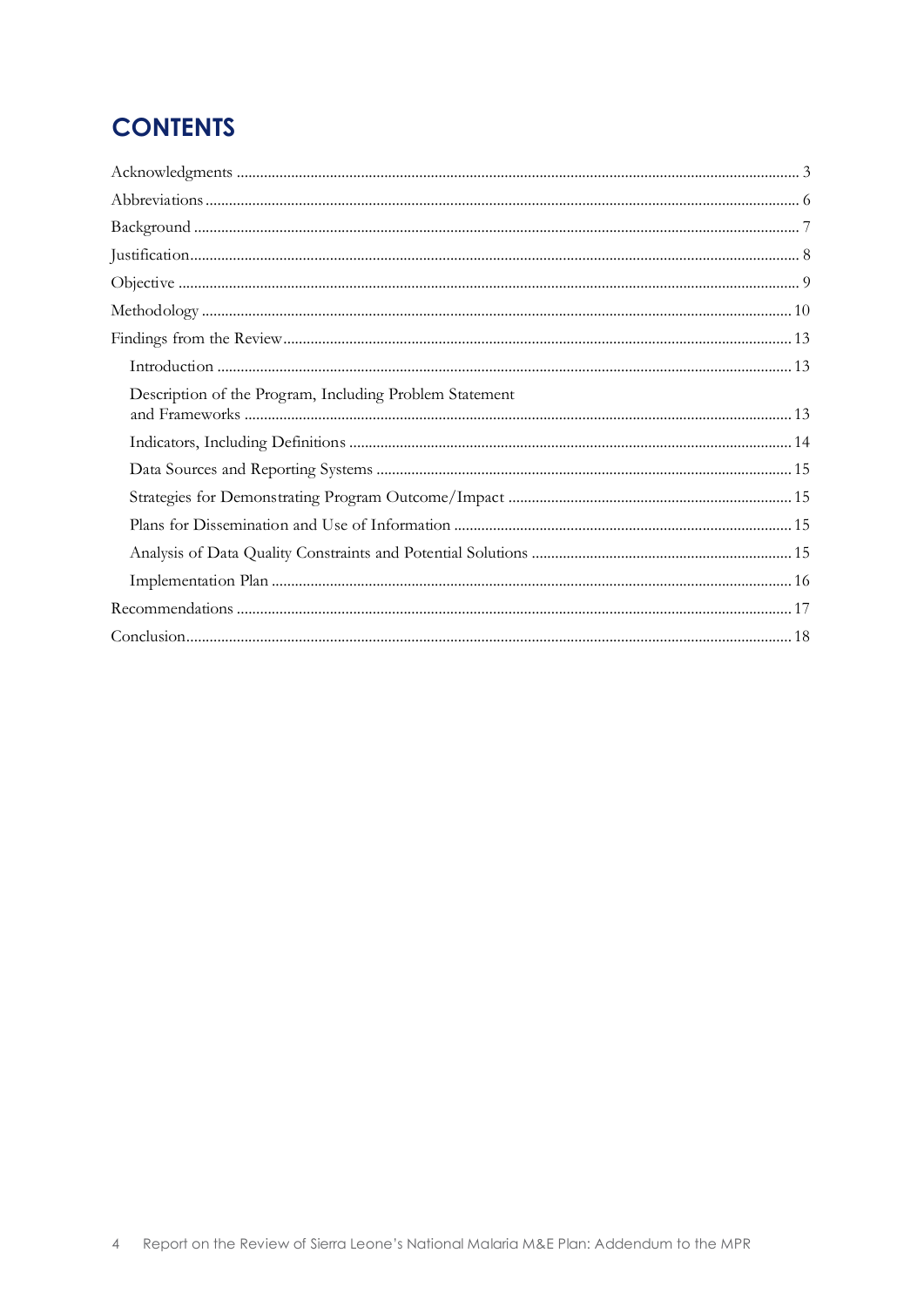# **Figures**

|--|--|--|--|--|--|--|

### **Tables**

| Table 2. Availability of the elements of a SME plan in the current malaria M&E plan  13 |  |
|-----------------------------------------------------------------------------------------|--|
|                                                                                         |  |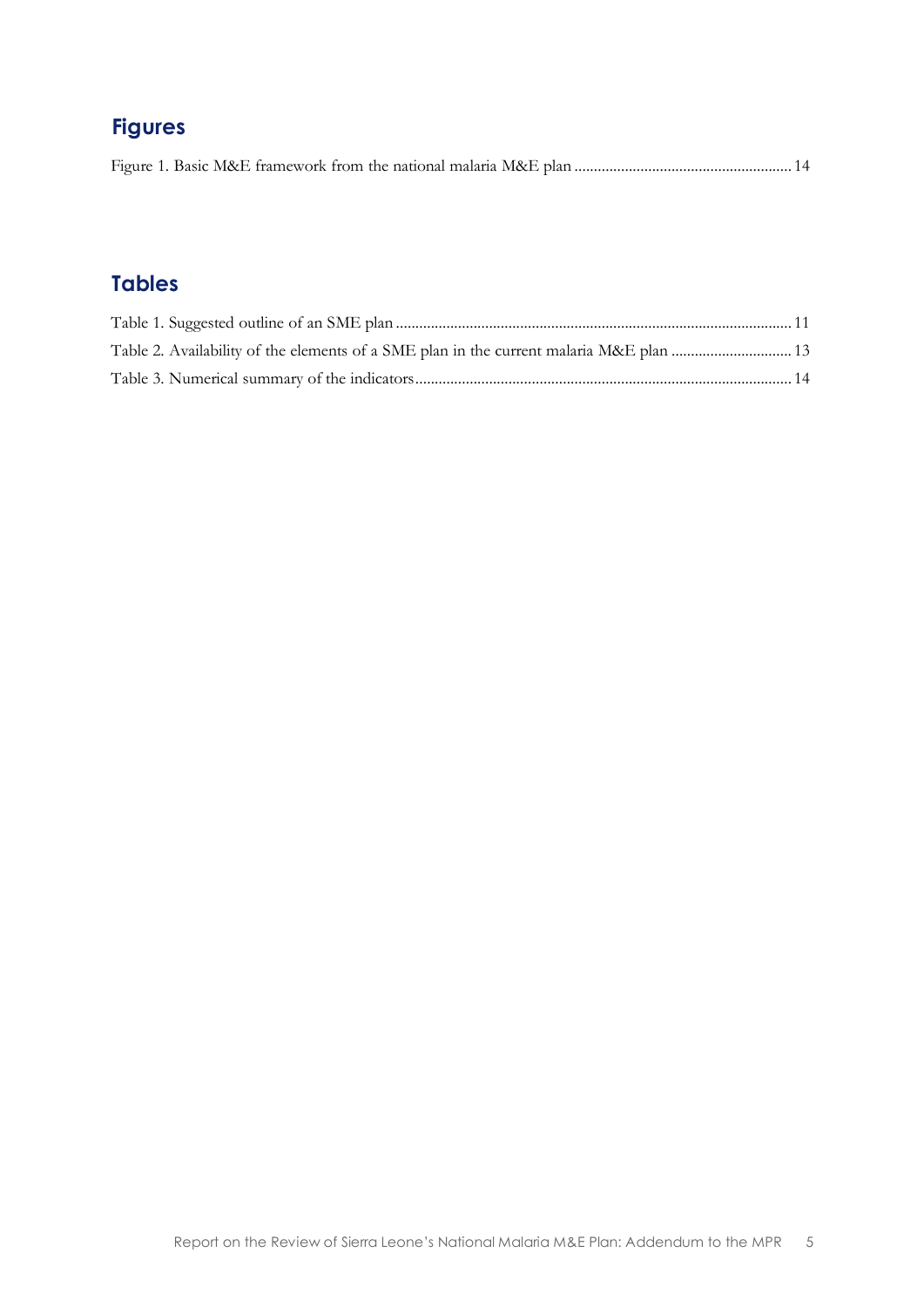## <span id="page-5-0"></span>**ABBREVIATIONS**

| M&E          | monitoring and evaluation                          |
|--------------|----------------------------------------------------|
| MPR          | malaria program review                             |
| <b>NMCP</b>  | National Malaria Control Programme                 |
| PMI          | U.S. President's Malaria Initiative                |
| PHU          | peripheral health unit                             |
| <b>SLMSP</b> | Sierra Leone Malaria Strategic Plan                |
| SME          | surveillance, monitoring, and evaluation           |
| <b>USAID</b> | United States Agency for International Development |
| WНО          | World Health Organization                          |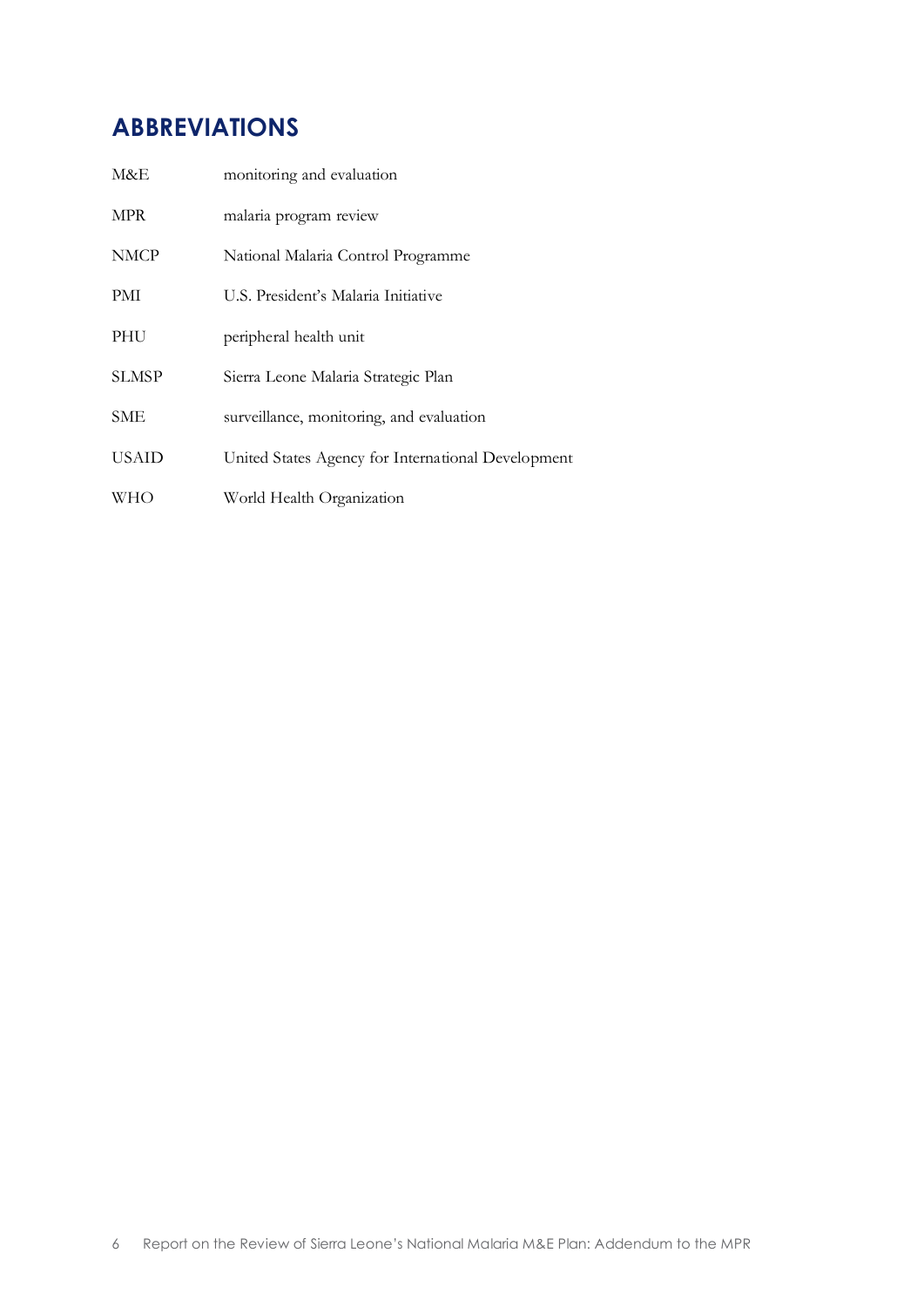## <span id="page-6-0"></span>**BACKGROUND**

The Sierra Leone Ministry of Health and Sanitation's National Malaria Control Programme (NMCP) developed and launched the Sierra Leone Malaria Strategic Plan (SLMSP) 2016–2020, which was based on recommendations from the malaria program review (MPR) 2013, the recognition of the impact of malaria interventions, and the Sierra Leone Health Sector Recovery Plan 2015–2020. The SLMSP has guided the implementation of key malaria interventions as Sierra Leone continues to strengthen the country's effort in the fight against malaria.

The SLMSP follows the guiding principles of the broader National Health Sector Strategic Plan 2010– 2015, the Sierra Leone Health Recovery Plan 2015–2020, the National Ebola Strategy for Sierra Leone 2015–2017, and the Basic Package of Essential Health Services 2010 (revised 2015). Among these principles are universal coverage with proven malaria interventions; equity, equality, and nondiscrimination; participation and accountability; and the right to the health elements of availability, accessibility, acceptability, adequacy, quality, and contiguous expansion of interventions.

The national malaria monitoring and evaluation (M&E) plan 2016–2020 was developed alongside the SLMSP. The malaria M&E plan 2016–2020 is aligned to the SLMSP 2016–2020 and contains priority indicators that the NMCP uses to monitor and evaluate the implementation of the intervention strategies and track the performance of the malaria program.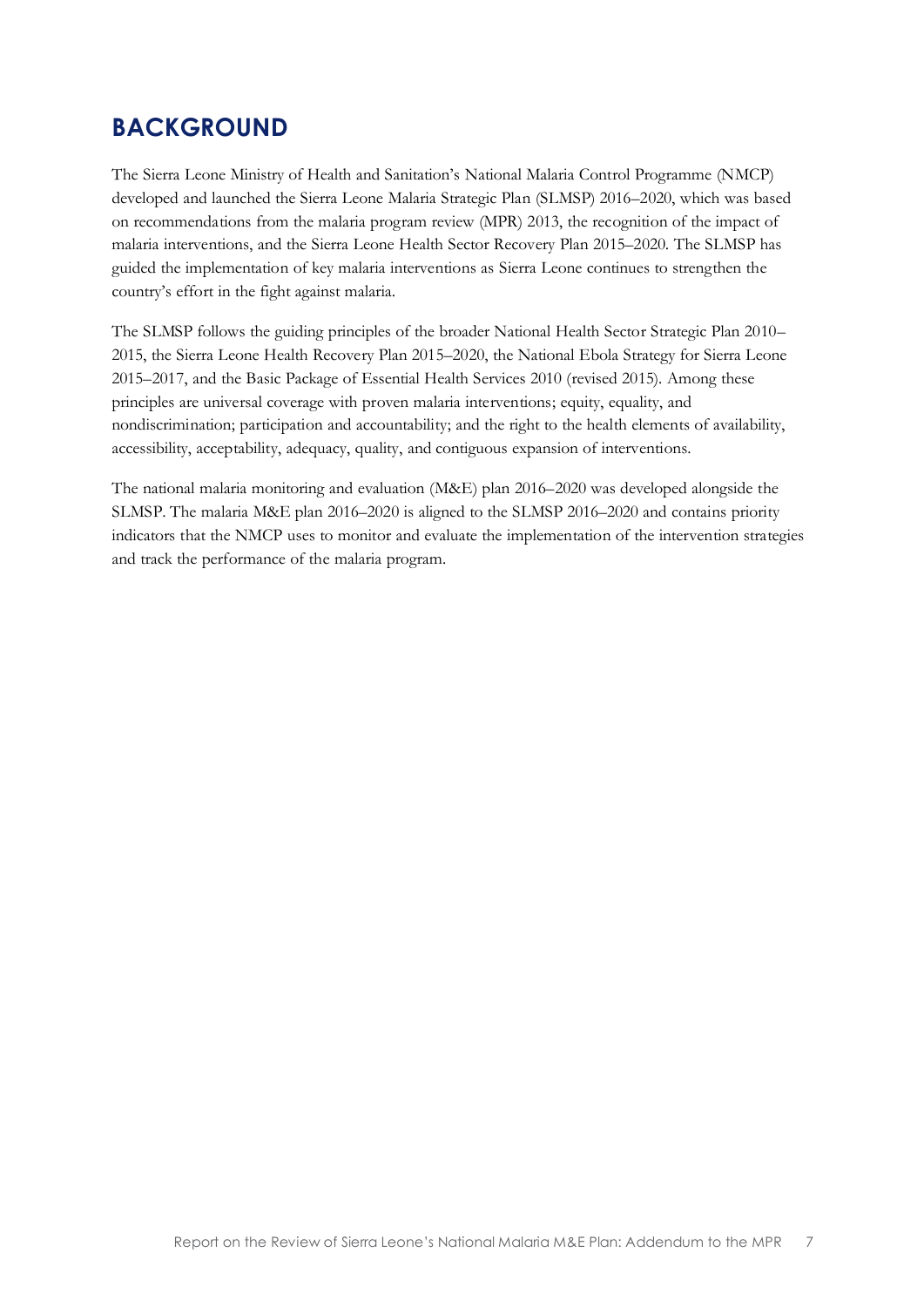## <span id="page-7-0"></span>**JUSTIFICATION**

In 2019, the NMCP, in collaboration with Roll Back Malaria partners led by the World Health Organization (WHO), began a detailed review of the performance of the malaria program through a consultative stakeholder engagement process. The goal was to review the performance of malaria control in Sierra Leone to identify achievements and weaknesses for the improvement of interventions to achieve set targets. One key recommendation highlighted during the review of thematic areas of the MPR was the need to look at the current malaria M&E plan 2016–2020 and examine the appropriateness of the indicators. In concurrence with this recommendation were the findings from the June 2019 M&E capacity assessment at the national and district levels involving the NMCP and selected districts. The M&E capacity assessment found that indicators were not in line with the standardized indicator definitions, and that some key surveillance, monitoring, and evaluation (SME) activities were missing from the current costed M&E plan (MEASURE Evaluation, 2019).

To address this concern, the NMCP and its partners reviewed the national malaria M&E plan and developed recommendations for the next malaria M&E plan in preparation for the next national malaria strategy 2021–2025. The review of the malaria M&E plan provided ample time for the NMCP to plan for other key activities, such as household registration and mass distribution of long-lasting insecticidal nets. With funds from the United States Agency for International Development (USAID) and the U.S. President's Malaria Initiative (PMI), MEASURE Evaluation provided technical guidance to the NMCP during this process to ensure that the review of M&E plan captured emerging needs and challenges and that the plan is aligned with key documents, such as the following:

- Malaria SME workshop guidance documents<sup>1</sup>
- *WHO Malaria Surveillance, Monitoring & Evaluation: A Reference Manual* (WHO, 2018a)
- WHO core indicators (WHO, 2018b)

<sup>1</sup> This refers to materials from Anglophone Regional Workshop on Surveillance, Monitoring and Evaluation of Malaria Control Programs, held on June 24–July 5, 2019, at the University of Ghana School of Public Health, Legon, Accra, Ghana.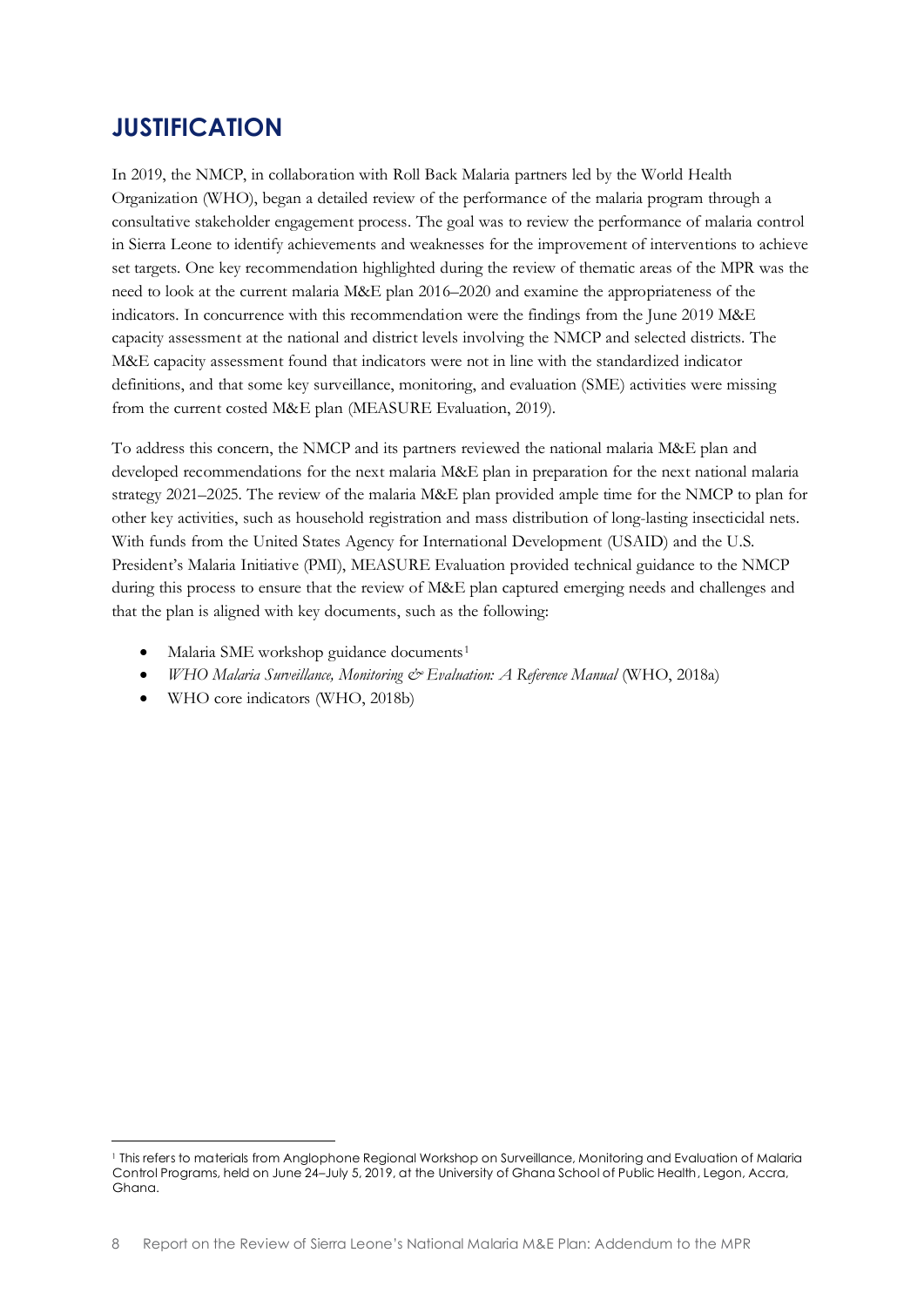# <span id="page-8-0"></span>**OBJECTIVE**

The objectives of the M&E plan review were as follows:

- To review the existing malaria M&E plan 2016–2020
- To provide recommendations for developing a well-aligned comprehensive national M&E plan in preparation for the national malaria strategy 2021–2025
- To build consensus on the understanding of a specific, measurable, relevant, attainable, and timebased ("SMART") and actionable malaria M&E plan
- To contribute to the MPR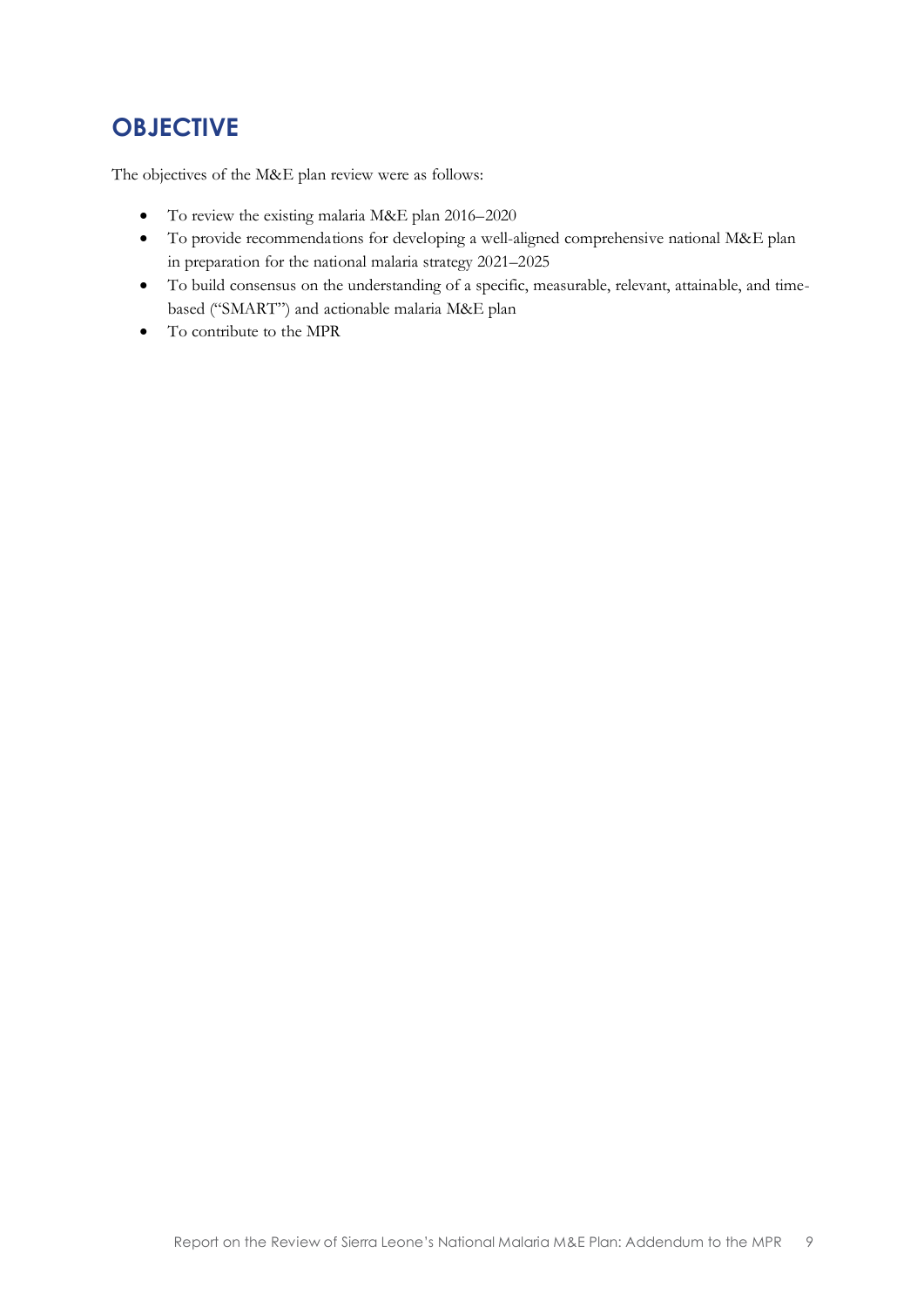## <span id="page-9-0"></span>**METHODS**

The national malaria M&E plan was reviewed in a workshop setting. The activity consisted of a desk review of the existing national malaria M&E plan 2016–2020 through a participatory multi-stakeholder consultative approach. The national malaria M&E plan was compared with the suggested outline of an SME plan (Table 1), <sup>2</sup> containing essential such as material from the malaria SME workshop guidance documents, the WHO SME reference manual*,* and the WHO core indicators. Using the suggested SME plan outline and other guidance documents, workshop participants deliberated on the eight main elements of the SME plan outline, focusing on the following:

- Availability of the element of the SME plan, by asking the question "Was this element available in the current M&E plan?"
- Relevance of the element of the SME plan, by reviewing details of the element to determine relevance, and asking the question "Did this element contain all relevant information as seen in the suggested SME plan outline?"
- Gaps that were identified
- Suggestions for improving the M&E plan

<span id="page-9-1"></span>Workshop participants were district M&E officers and district malaria focal persons from PMI-supported districts; M&E officers and other technical officers (e.g., for case management, social and behavior change communication, vector control, partnerships) at the NMCP; M&E officers from the Directorate of Policy, Planning and Information, the Directorate of Drugs and Medical Supplies, and the Directorate of Reproductive and Child Health; M&E personnel of Roll Back Malaria partners, including PMI implementing partners; and partners from the health management information system/M&E technical working group. Participants were divided into groups, and plenary discussions were used to reach consensus. Presentations, SME plans of countries like Ghana, Nigeria, and Kenya, and other SME resource materials were provided to aid the review process. The workshop was held from October 30 to November 2, 2019.

<sup>&</sup>lt;sup>2</sup> The suggested outline for an SME plan was used as a guide. It is important to note than not every plan will conform to this outline. Some will include other elements, and some will omit elements; other plans will rearrange the order of the plan. Table 1 illustrates the essential elements of an SME plan.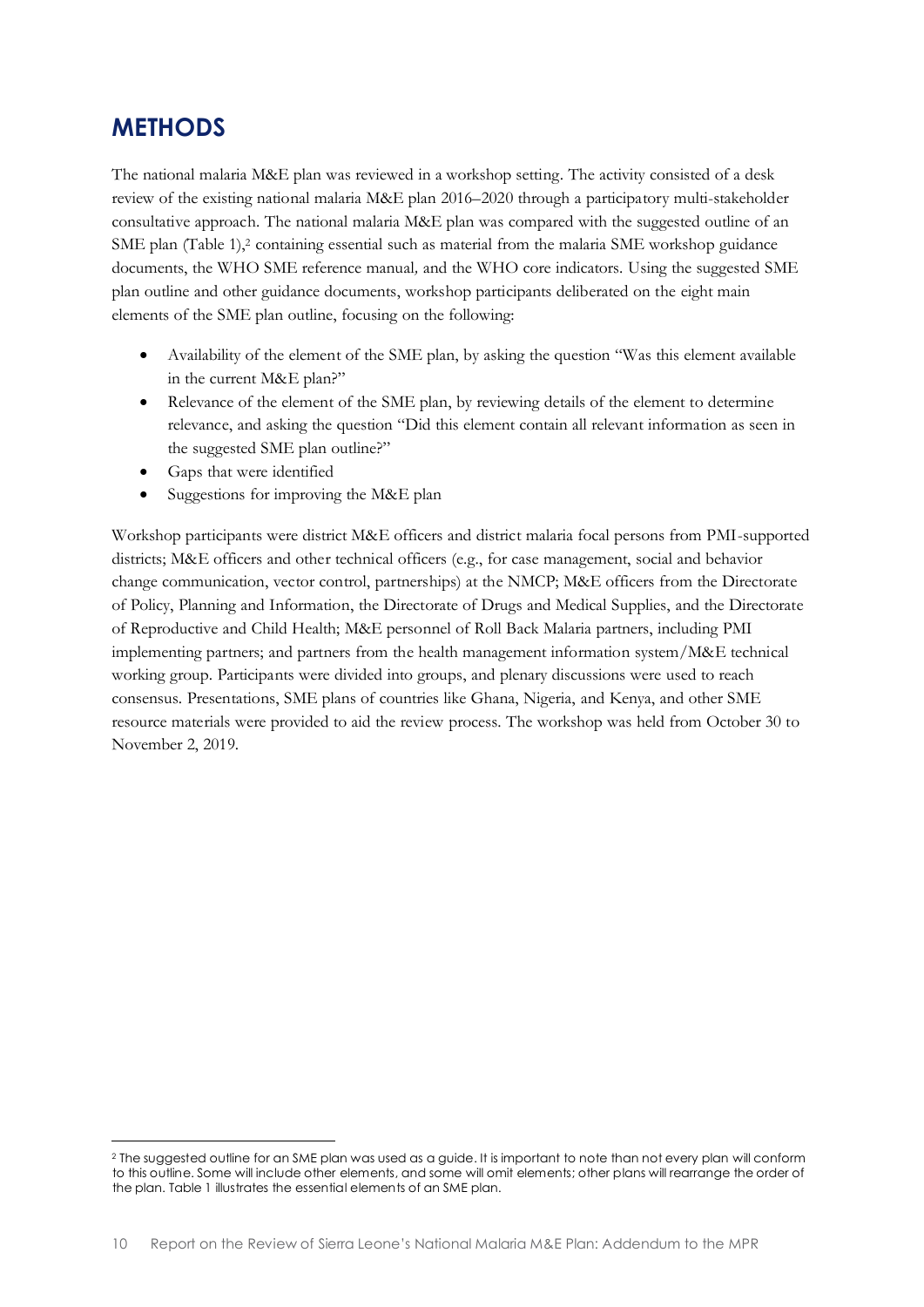#### **Table 1. Suggested outline of an SME plan**

| S/no.                            | <b>Element</b>                                                                                               | <b>Details for determining relevance</b>                                                                                                                                                                                                                                                                                                                                                                                                                                                                                                                                                                                     |
|----------------------------------|--------------------------------------------------------------------------------------------------------------|------------------------------------------------------------------------------------------------------------------------------------------------------------------------------------------------------------------------------------------------------------------------------------------------------------------------------------------------------------------------------------------------------------------------------------------------------------------------------------------------------------------------------------------------------------------------------------------------------------------------------|
|                                  | Introduction                                                                                                 | <b>Background information</b><br>Α.<br>Description of how it was developed<br>В.<br>- Justification and objectives<br>- Purpose of the plan<br>- Consensus process<br>- Stakeholders involved<br>- List of activities<br>C. Resources allocated<br>Review of the SME system<br>D.<br>- Strengths, weaknesses, opportunities, and threats analysis                                                                                                                                                                                                                                                                            |
| $\mathbf{I}$                     | Description of the<br>program, including<br>problem statement<br>and frameworks                              | Definition of the problem/problem statement<br>А.<br>- What is the nature of the problem and what does it seek to<br>address?<br>Conceptual framework<br>В.<br>C. Goals and objectives<br>- Program goal<br>- Objectives and results to achieve<br>Program description<br>D.<br>- Interventions<br>- Geographical scale<br>- Target population<br>- Duration<br>Ε.<br>Logical framework/results framework                                                                                                                                                                                                                    |
| $\mathop{\mathsf{III}}\nolimits$ | Indicators, including<br>definitions presented in<br>an indicator matrix or<br>indicator reference<br>sheets | Selection of indicators based on:<br>А.<br>- Conceptual and logic frameworks<br>- Strategic information needed for decision making at<br>appropriate levels (national, state, local)<br>- Country and health partners' requirements<br>- Existing data<br>- Funding<br>Β.<br>Presented in two ways:<br>- Indicator matrix: A table presenting indicators, including<br>information on data source, frequency, and who is<br>responsible<br>Indicator reference sheets: Detailed sheets describing each<br>indicator, how to measure it, assumptions, and<br>interpretation considerations (may be included as<br>appendices) |
| IV                               | Data sources and<br>reporting systems,<br>including<br>management and<br>roles and<br>responsibilities       | Sources of data for each indicator<br>А.<br>Framework for data collection, processing, analysis, and<br>В.<br>reporting system<br>C. Data collection tools<br>- Patient records or registers<br>- Survey instruments (standard operating procedures and<br>questionnaires)<br>- Commodity management forms (e.g., rapid diagnostic<br>tests)<br>- Others<br>Management<br>D.<br>- Roles and responsibilities of each group or member of the<br>system                                                                                                                                                                        |
| V                                | <b>Strategies for</b><br>demonstrating<br>program outcome and<br>impact, including<br>program M&E plans      | A methodology for measuring program outcome and impact<br>Α.<br>(the evaluation)<br>Protocols for special studies<br>В.<br>- Data for results to compare: within the program and to<br>other programs                                                                                                                                                                                                                                                                                                                                                                                                                        |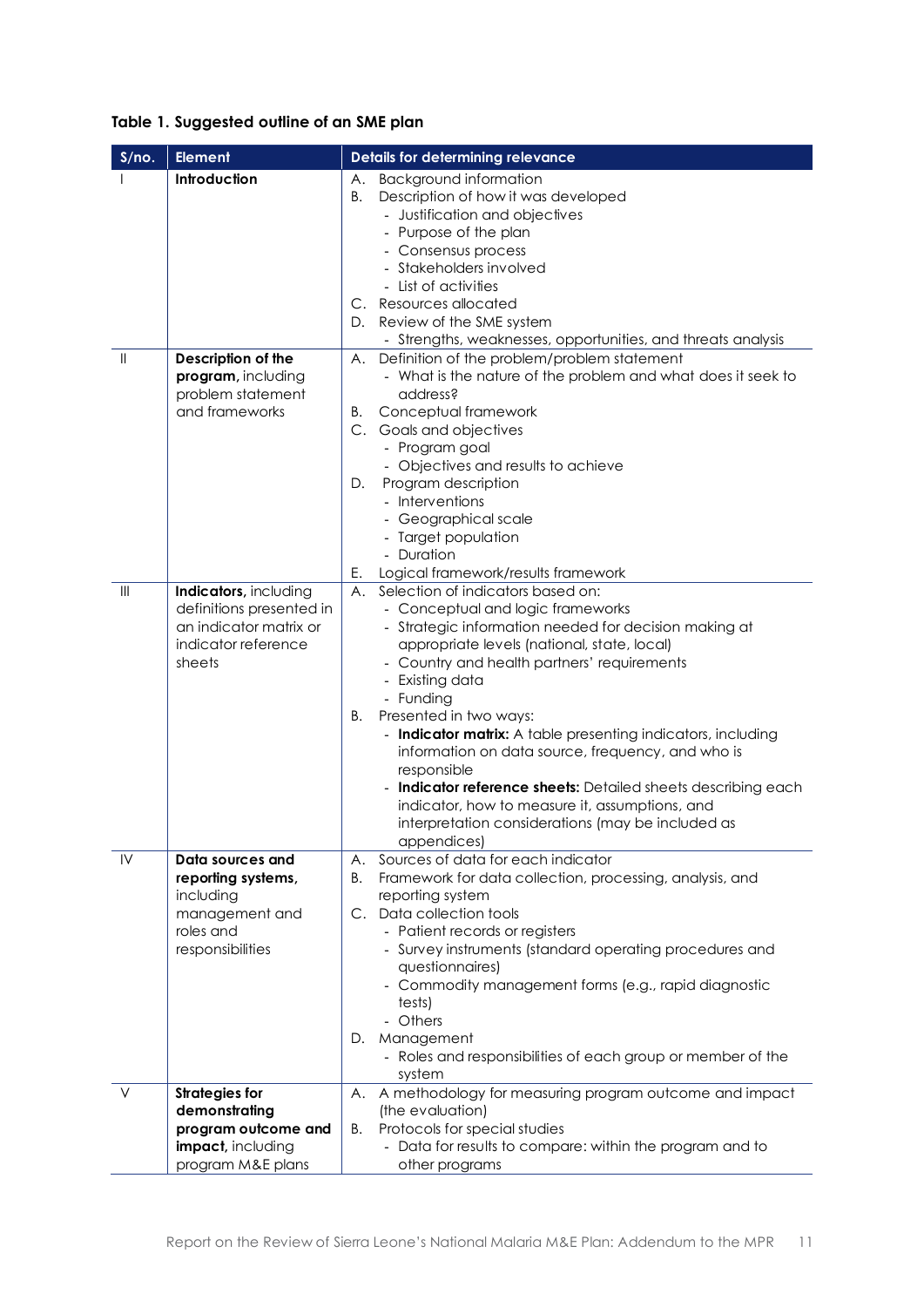| S/no. | <b>Element</b>                                                                                         | Details for determining relevance                                                                                                                                                                                                                                               |
|-------|--------------------------------------------------------------------------------------------------------|---------------------------------------------------------------------------------------------------------------------------------------------------------------------------------------------------------------------------------------------------------------------------------|
| VI    | <b>Plans for dissemination</b><br>and use of information                                               | Data users<br>А.<br>Databases for information storage<br>В.<br>Dissemination methods<br>С.<br>- Reports (schedule and audience)<br>- Media<br>- Conferences<br>- Publications<br>- Others?                                                                                      |
| VII   | Analysis of data quality<br>constraints and<br>potential solutions                                     | Control mechanisms and methods and analysis of data quality<br>А.<br>$B_{\cdot}$<br><b>Obstacles</b><br>- Plan implementation<br>- Production of quality data<br>Solutions<br>С.                                                                                                |
| VIII  | Implementation plan<br>(i.e., SME action plan<br>or road map-should<br>include budget and<br>timeline) | Competencies needed to implement the plan<br>А.<br>SME action or road map<br>В.<br>For each activity, this plan should include:<br>- Activities to be undertaken<br>- Calendar/timeframe<br>- Persons responsible<br>- Activity costs<br><b>Budget for implementation</b><br>С. |

(Adapted from the presentation, Designing and Implementing a SME Plan for Malaria Programs)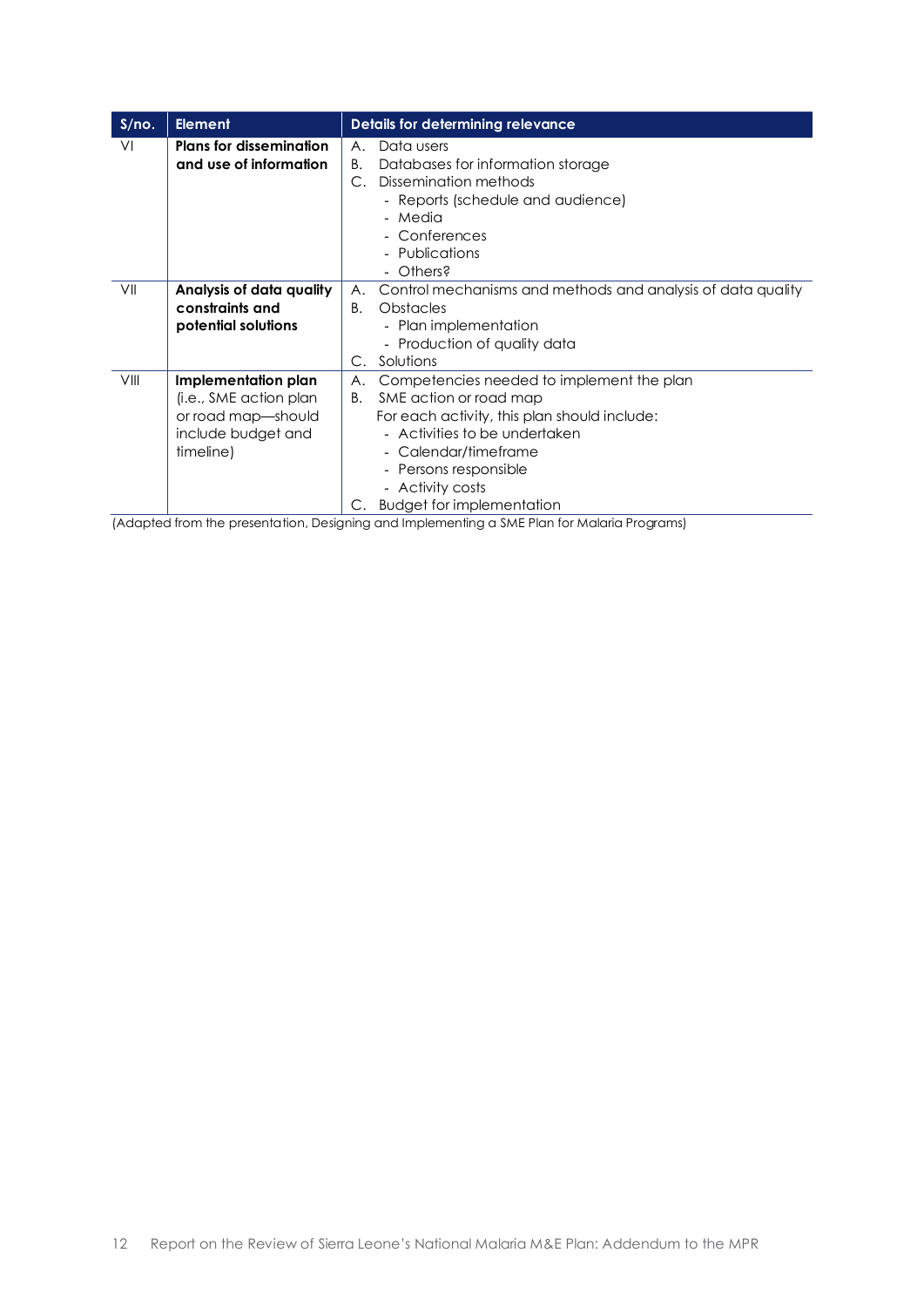# <span id="page-12-0"></span>**FINDINGS FROM THE REVIEW**

The national malaria M&E plan 2016–2020 was developed to align with the national malaria strategy 2016–2020. The malaria M&E plan was used for monitoring malaria strategic interventions. However, the malaria M&E plan remained in draft copy and was not printed and disseminated to all stakeholders.

In comparing the M&E plan with the essential elements of an SME plan, the review found that six out of eight elements were either present or implied in the current M&E plan. Specifically, the M&E plan contained these elements: introduction, description of the program, indicators, data sources and reporting systems, analysis of data quality constraints and potential solutions, and implementation plan. Strategies for demonstrating program outcome and impact, and plans for dissemination and use of information were missing from the M&E plan (Table 2).

|                |                                                 | Was this element available in the current |
|----------------|-------------------------------------------------|-------------------------------------------|
| S/no           | <b>Element of an SME plan</b>                   | <b>M&amp;E</b> plan?                      |
|                | <b>Introduction</b>                             | Yes                                       |
| $\mathbf{I}$   | Description of the program, including problem   | Yes                                       |
|                | statement and frameworks                        |                                           |
| $\mathbf{III}$ | Indicators, including definitions (presented in | Yes                                       |
|                | indicator matrix or indicator reference sheets) |                                           |
| IV             | Data sources and reporting systems, including   | Yes                                       |
|                | management/roles and responsibilities)          |                                           |
| $\vee$         | Strategies for demonstrating program            | No.                                       |
|                | outcome and impact, including program           |                                           |
|                | evaluation plan                                 |                                           |
| V <sub>l</sub> | Plans for dissemination and use of information  | No.                                       |
| VII            | Analysis of data quality constraints and        | Yes                                       |
|                | potential solutions                             |                                           |
| VIII           | Implementation plan (i.e., SME action plan or   | Yes                                       |
|                | road map-should include budget and              |                                           |
|                | timeline)                                       |                                           |

<span id="page-12-3"></span>**Table 2. Availability of the elements of an SME plan in the current malaria M&E plan**

Specific findings from the review of the SME plan elements are described in the following sections.

#### <span id="page-12-1"></span>**Introduction**

Findings from the review indicated that the introduction of the M&E plan contained the same information as was observed in the SLMSP. However, there was no description of the existing M&E system in Sierra Leone, including the strengths, weaknesses, opportunities, and threats analysis. There was no justification and objectives of the M&E plan. The purpose of the M&E plan was not stated. The introduction also lacked a clear malaria epidemiological stratification that would have guided the malaria control interventions and the M&E system.

#### <span id="page-12-2"></span>**Description of the Program, Including Problem Statement and Frameworks**

Findings from review showed that this element provided a great deal of information on the program description, detailing the goal and objectives, interventions, and duration of the SLMSP. However, clearly defined target populations and geographical scale were noted to be missing. The M&E plan did not define the problem (problem statement) or demonstrate the conceptual framework. There was a logical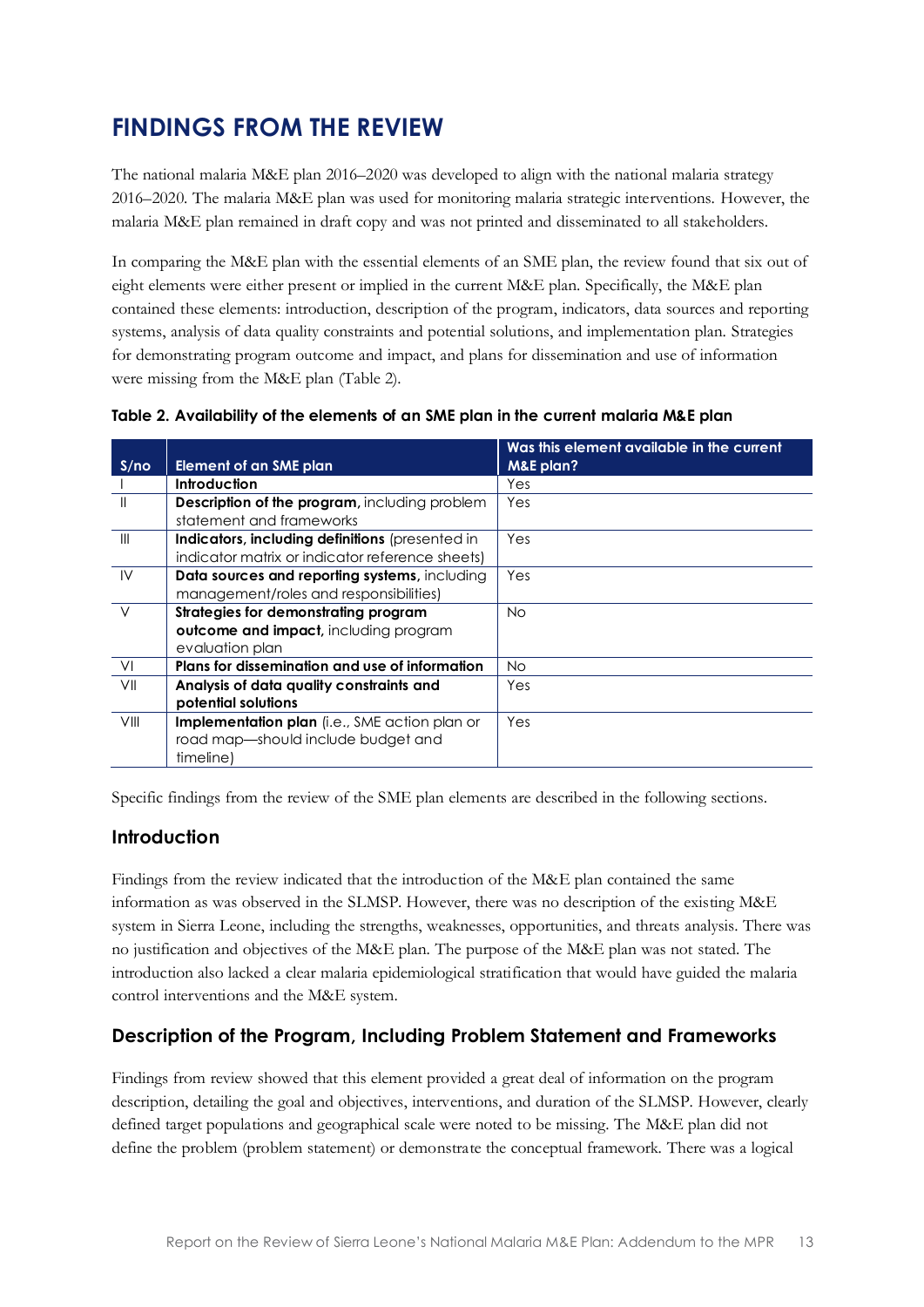framework, a basic M&E framework connecting program inputs to processes, outputs, outcomes, and impact (Figure 1).



<span id="page-13-1"></span>

Source: National malarial M&E plan 2016–2020

#### <span id="page-13-0"></span>**Indicators, Including Definitions**

The malaria performance framework and indicator matrix contained 33 impact and outcome indicators and 31 output indicators. The output indicators were linked to each objective of the SLMSP (Table 3).

<span id="page-13-2"></span>

| Table 3. Numerical summary of the indicators |  |  |
|----------------------------------------------|--|--|
|                                              |  |  |

| Indicator                                                                                                                                                            | Total # |
|----------------------------------------------------------------------------------------------------------------------------------------------------------------------|---------|
| Impact and outcome indicators                                                                                                                                        | 33      |
| Output indicators                                                                                                                                                    | 31      |
| Objective 1a: All suspected malaria cases have access to confirmatory diagnosis                                                                                      | 9       |
| Objective 1b: All malaria cases received effective treatment                                                                                                         |         |
| Objective 2a: Provide access to 100% of the population at risk with preventive<br>measures by 2017                                                                   | 2       |
| Objective 2b: To protect at least 80% of pregnant women and children under one year<br>with IPT 3 by 2020                                                            | 3       |
| Objective 3: To provide knowledge to the population such that at least 80% practice<br>malaria prevention and treatment measures by 2018                             | 4       |
| Objective 4: By 2020, at least 95% of health facilities report routinely on malaria program<br>performance                                                           |         |
| Objective 5: By 2020, maintain and strengthen capacity for program management,<br>coordination, and partnership to achieve malaria program performance at all levels |         |

For these indicators to meet the characteristics of a good indicator, they should be reliable, precise, measurable, timely, and programmatically relevant. During the plenary session, participants noted that some indicators did not met the criteria, making it difficult to track program implementation. When compared against the WHO malaria SME reference manual, some indicators were not in line with standard international indicator definitions. The impact and outcome indicators were observed to be grouped together, making the difference between impact indicators and outcome indicators unclear.

Some indicators that were listed as a standalone indicator instead of a being a disaggregated component are as follows:

- Annual parasite index; annual parasite index (<5yrs); annual parasite index (>5yrs); annual parasite index (males); annual parasite index (females)
- Slide positivity rate; slide positivity rate  $(5\gamma rs)$ ; slide positivity rate ( $>5\gamma rs$ ); slide positivity rate (males); slide positivity rate (females)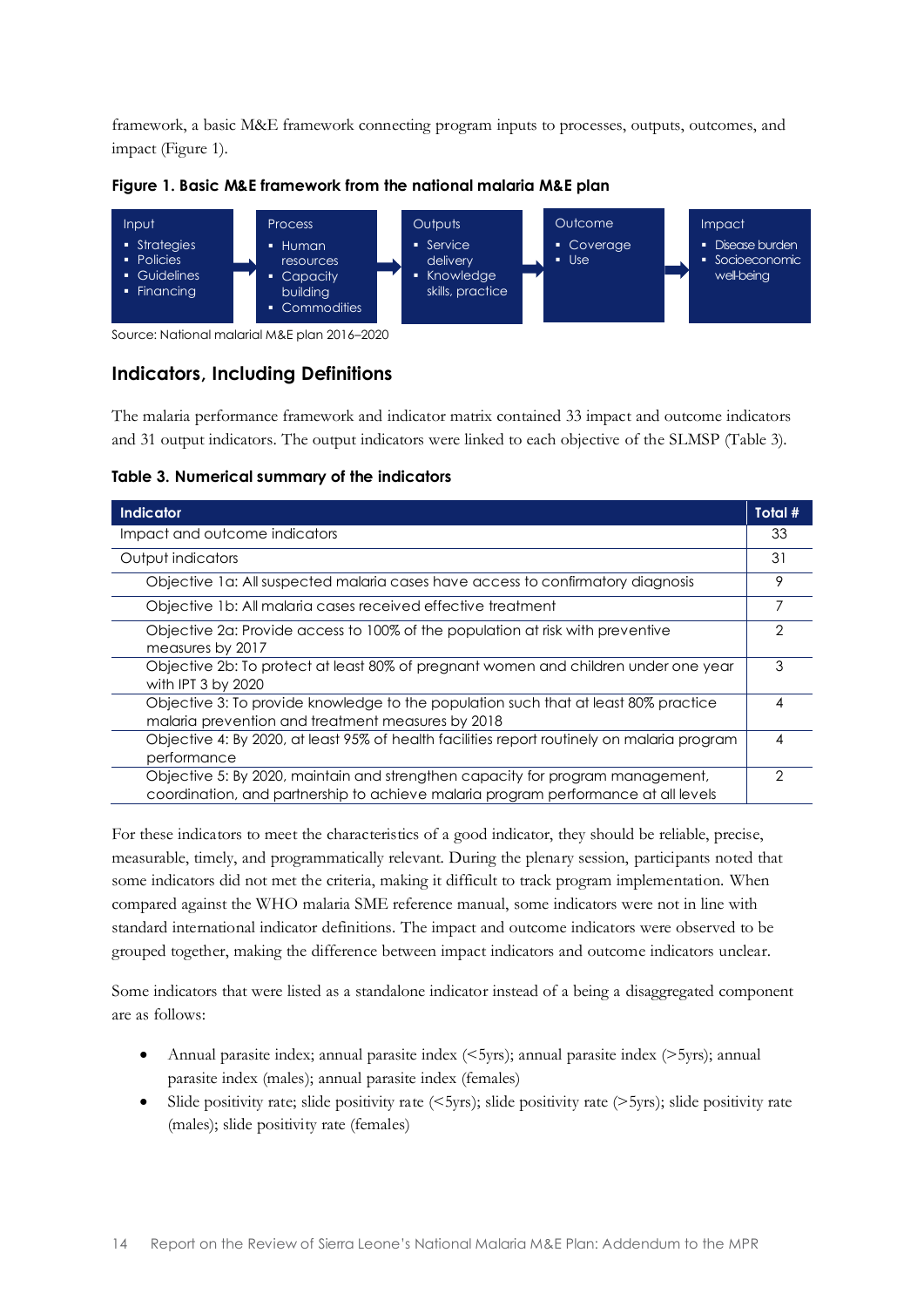In addition, some indicators were reported as being no longer monitored during the implementation period:

- Percentage of community health workers supervised by peripheral health unit (PHU) staff and partners
	- o Numerator: Number of community health workers supervised by PHU staff and partners
	- o Denominator: The number of community health workers
- Percentage of PHU and hospital staff supervised by NMCP using supervisory checklist from national/NMCP to district level
	- o Numerator: Number of PHU and hospital staff supervised by NMCP using supervisory checklist from national/NMCP to district level
	- o Denominator: Targeted number of PHU and hospital staff in the district.

Other observations in relation to indicators were as follows:

- There were no input and process indicators in the current M&E plan that could assist in tracking the implementation process.
- Selected indicators did not follow the logical framework.
- There were no indicators for malaria entomological surveillance.

#### <span id="page-14-0"></span>**Data Sources and Reporting Systems**

Data sources were captured in the M&E plan and explained in the indicator matrix. Data collection and data flow were described. Sections on data analysis and data use were not provided, even though malaria data were being used. Although not exhaustive, the M&E plan documented the roles and responsibilities as part of the monitoring plan.

#### <span id="page-14-1"></span>**Strategies for Demonstrating Program Outcome/Impact**

The current M&E plan did not mention the strategies or evaluation plan for demonstrating program outcome/impact. As agreed during the plenary session, the evaluation plan should also contain the plan for a mid-term review of the strategy and aligned SME plan, and resources should be allocated for these strategies.

#### <span id="page-14-2"></span>**Plans for Dissemination and Use of Information**

Although some indicators targeted this element, a dissemination and use plan was not included in the M&E plan. This element is crucial for providing feedback to stakeholders. When developing the next SME plan, all potential stakeholders and their reporting data needs should be considered.

#### <span id="page-14-3"></span>**Analysis of Data Quality Constraints and Potential Solutions**

Data quality was factored into the M&E plan, but the information was not adequate to address possible constraints and suggest potential solutions. For example, the data quality improvement strategies were missing.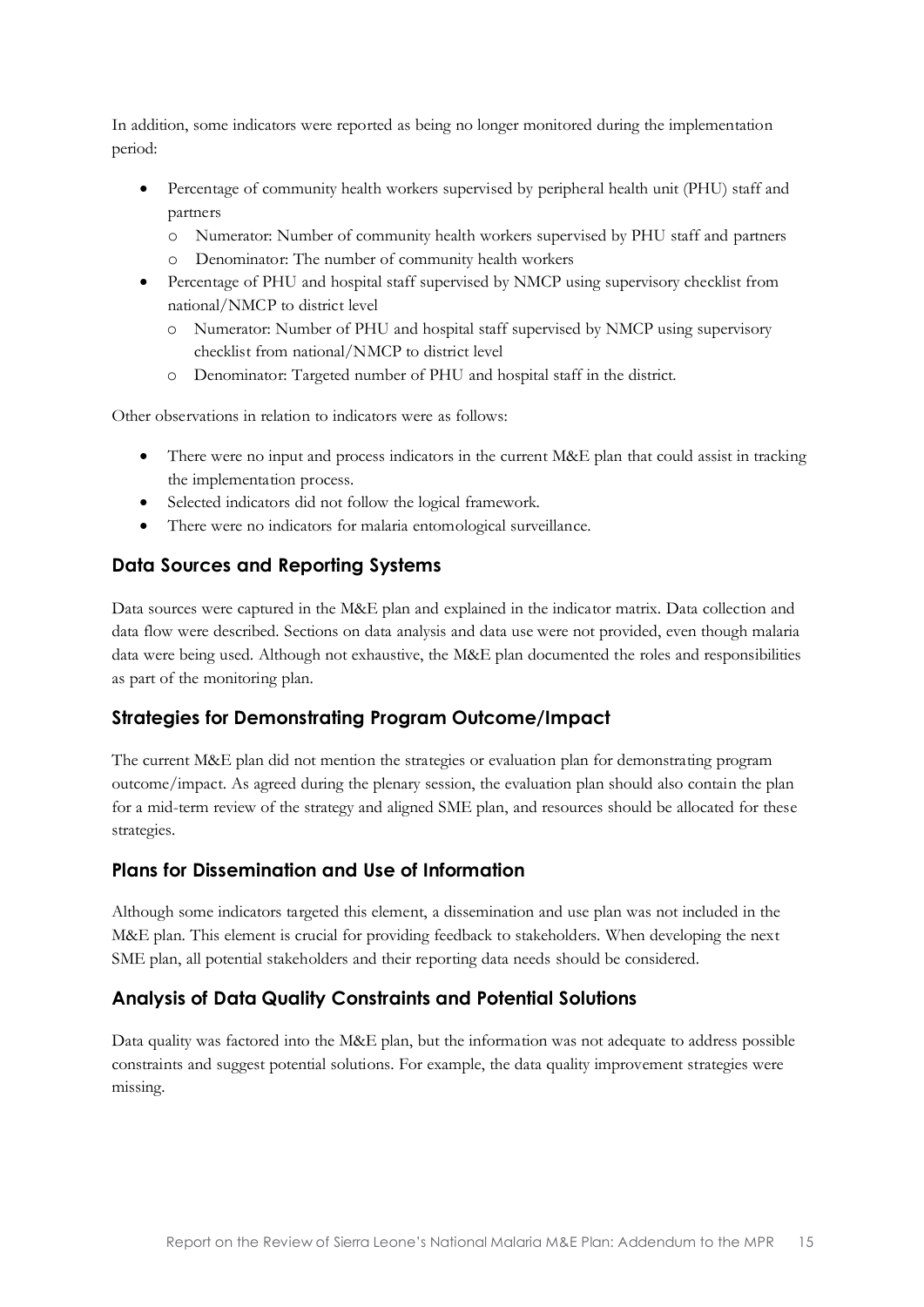#### <span id="page-15-0"></span>**Implementation Plan**

The M&E plan did include an SME road map or action plan. The costed budget focused only on the M&E unit, however, and not the M&E plan for the SLMSP.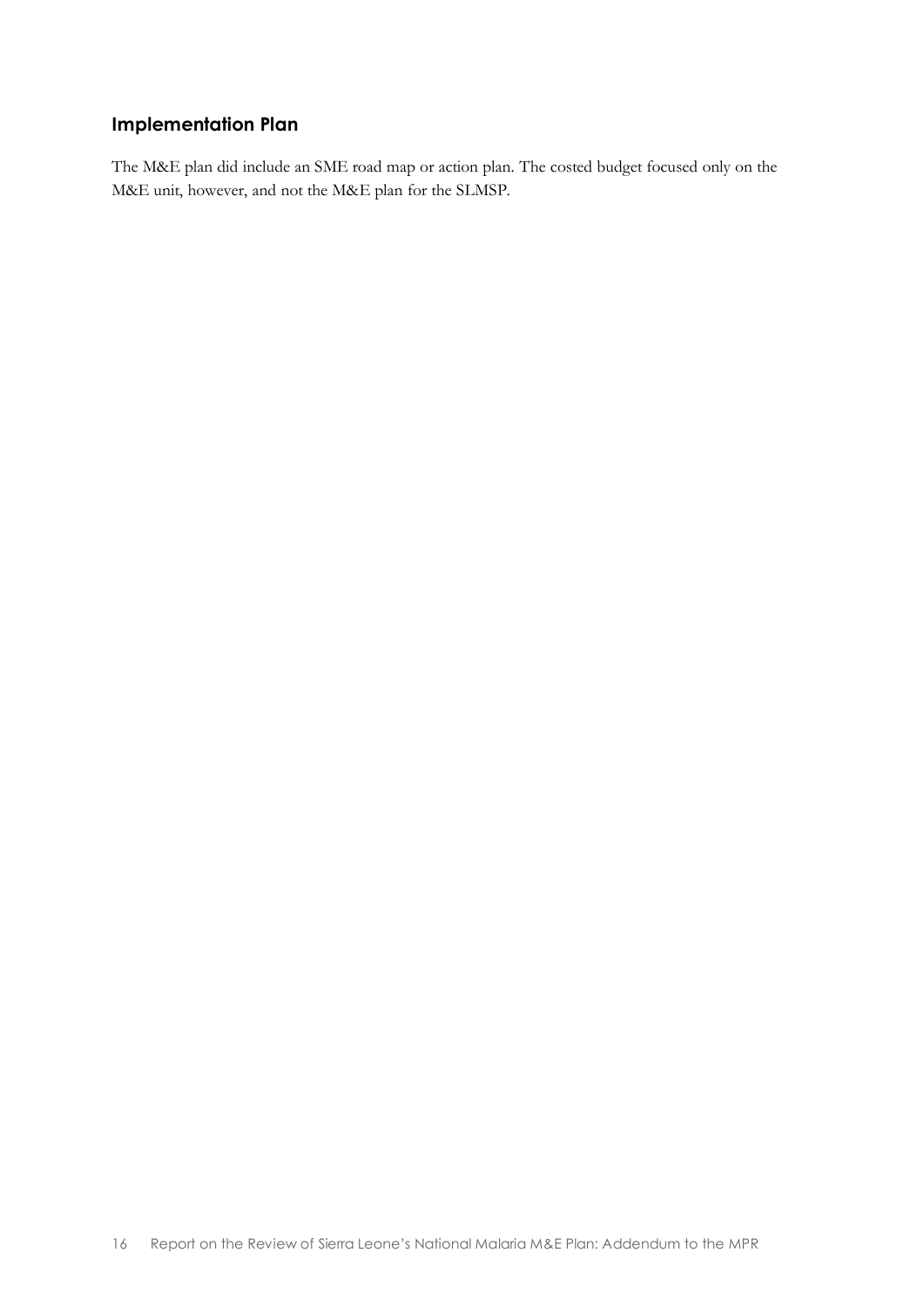# <span id="page-16-0"></span>**RECOMMENDATIONS**

The key recommendations from the review process are as follows:

- Begin the development of the next SME plan alongside the development of the next malaria strategy. The malaria surveillance component need to considered a core intervention in line with the global Malaria strategy.
- Consider stakeholder buy-in from the onset, during, and at the end of the SME plan development. Both existing and new stakeholders need to be included.
- Clearly state the SME plan's goal, objectives, and purpose.
- Define the problem statement.
- Review program indicators and identify their data sources. Indicators should be linked to a logical framework, and standard indicators should be used.
- Apply necessary guidance documents to ensure a robust SME plan.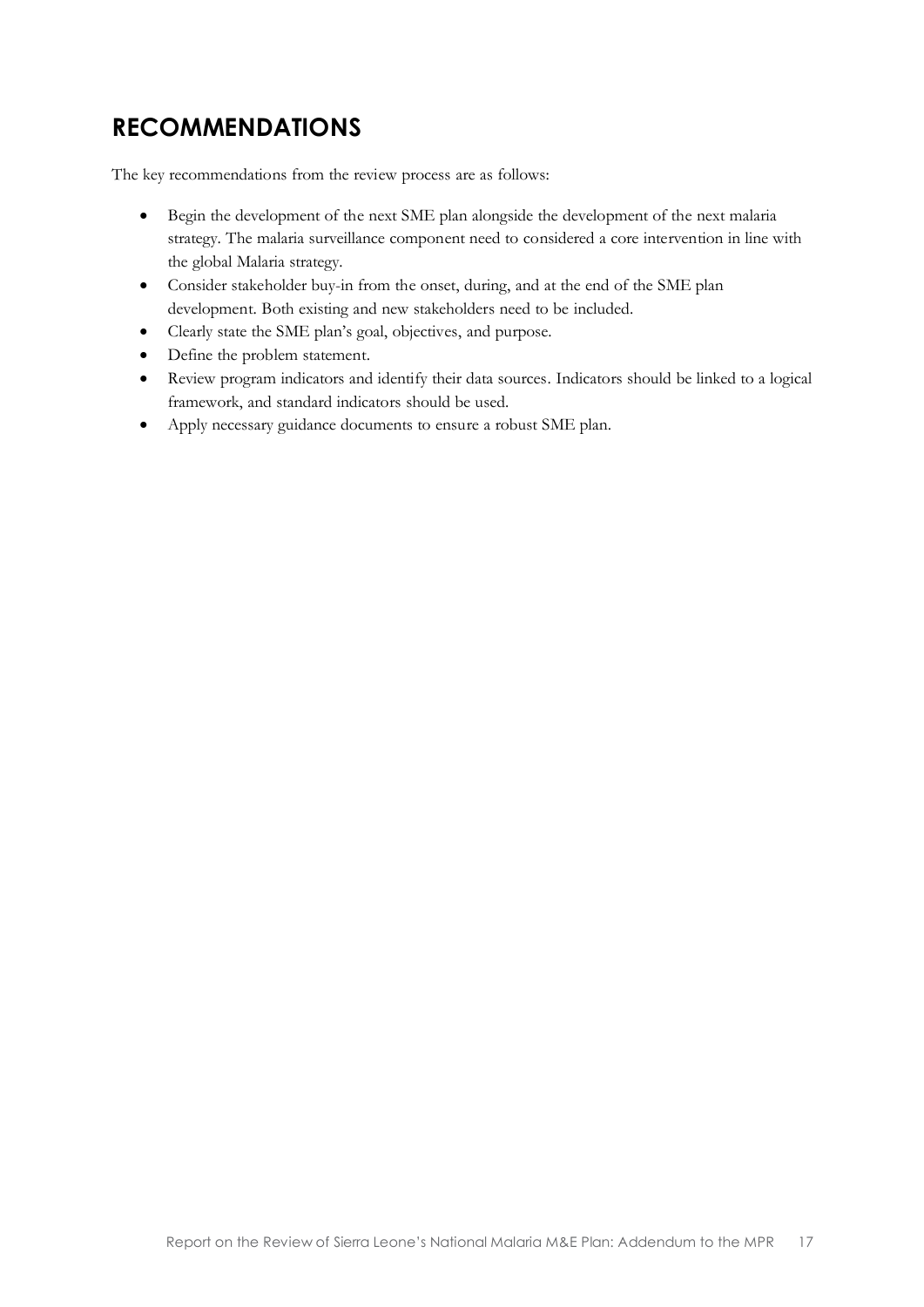## <span id="page-17-0"></span>**CONCLUSION**

This M&E plan review process has helped identify gaps and solutions to improve the SME plan for program implementation. Specifically, the review has provided an opportunity for the NMCP and its partners to understand the importance of an SME plan as a living document and the need to align it to the strategic interventions covering all objectives. Each strategy under each thematic area should have an M&E component. Costing of the SME plan should focus on all M&E components of all thematic areas, not just the M&E unit. Although the NMCP developed a M&E plan, it remained in draft phase, and it is imperative that, in the future, partners support the NMCP and the Ministry of Health and Sanitation in the development process of the SME plan, and that they ensure the finalization of SME plan and support the printing and dissemination of the documents to all stakeholders.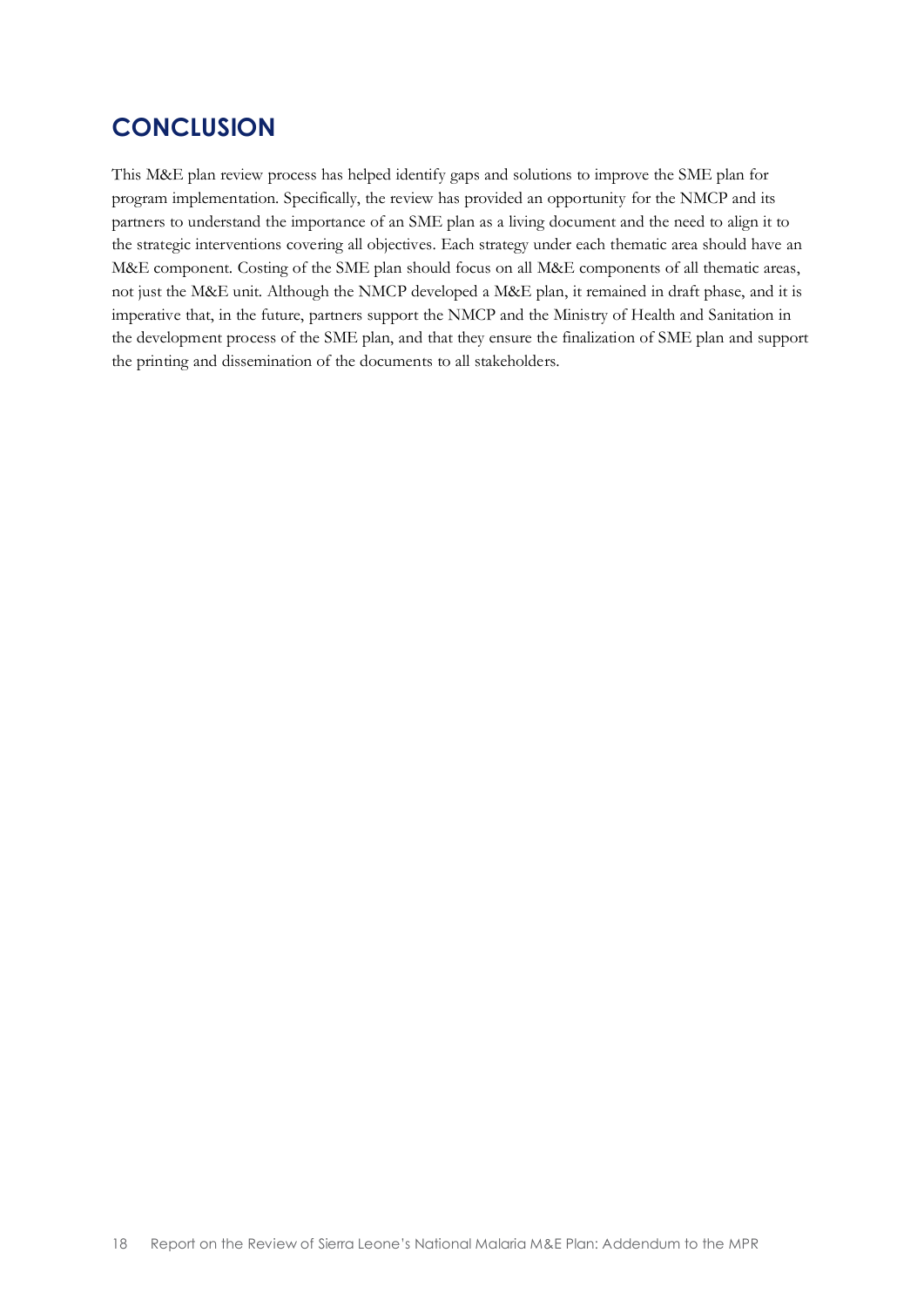## **REFERENCES**

MEASURE Evaluation. (2019). *Capacity of Sierra Leone's National Malaria Control Programme for monitoring and evaluation: Baseline assessment.* Chapel Hill, NC, USA: MEASURE Evaluation, University of North Carolina. Retrieved from<https://www.measureevaluation.org/resources/publications/tr-19-389>

World Health Organization (WHO). (2018a). *Malaria surveillance, monitoring & evaluation: A reference manual.* Geneva, Switzerland: WHO. Retrieved from <https://www.who.int/malaria/publications/atoz/9789241565578/en/>

World Health Organization (WHO). (2018b*). Global reference list of 100 core health indicators (plus health-related SDGs).* Geneva, Switzerland: WHO. Retrieved from <https://www.who.int/healthinfo/indicators/2018/en/>